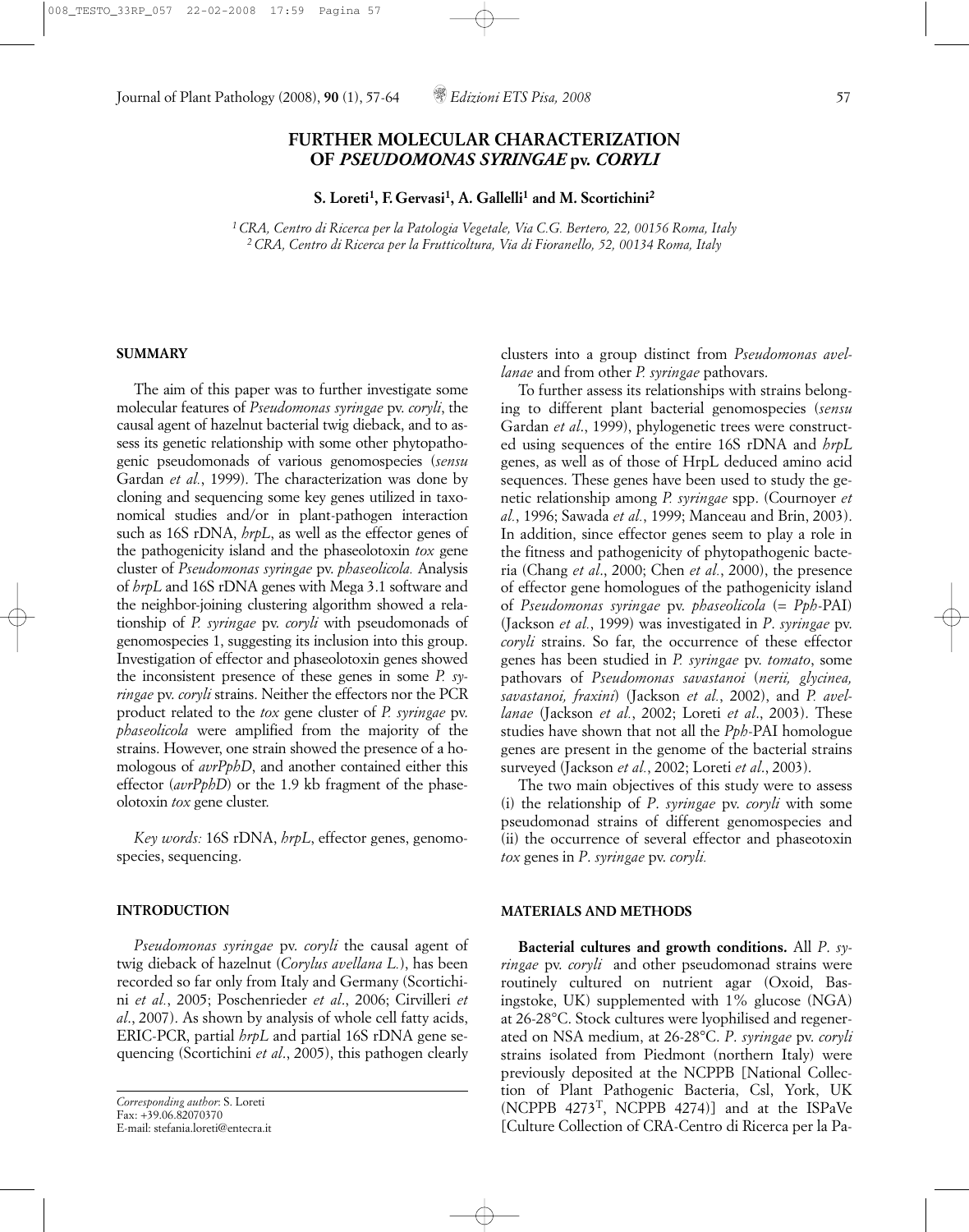|                                   | Strain designation <sup>1</sup> | Authors or reference               | Accession number |                        |
|-----------------------------------|---------------------------------|------------------------------------|------------------|------------------------|
| Bacterial species                 |                                 |                                    | $b$ rp $L$       | 16S                    |
| P. syringae pv. coryli            | NCPPB $4273$ <sup>T</sup>       | Loreti and Scortichini             | AM231726         | AJ889841               |
|                                   | NCPPB 4274                      | Loreti                             | AM231730TP       |                        |
|                                   | DPP 48                          | Loreti                             | AM231731TP       |                        |
|                                   | ISPaVe 598                      | Loreti and Scortichini             | AM231729         | AM399035TP             |
|                                   | <b>DPP 51</b>                   | Loreti                             | AM231728         |                        |
|                                   | ISPaVe 595                      | Loreti and Scortichini             | AM231727TP       | AM399034TP             |
| P. syringae pv. syringae          | B 728a                          | Feil et al.                        | CP000075         | NC_007005              |
|                                   | 61                              | Xiao et al.                        | U03854           |                        |
|                                   | NCPPB 3869                      | Loreti and Scortichini             | AM400987TP       | AM399036TP             |
| P syringae pv.<br>coronafaciens   | LMG 13190 <sup>T</sup>          | Moore                              |                  | Z76660                 |
| P. syringae. pv. P<br>haseolicola | 1448A <sup>T</sup>              | Joardar et al.                     | CP000058         | NC_005773              |
| P. syringae pv. pisi              | MAFF301208                      | Sawada                             | AB016389         |                        |
| P. syringae pv. aptata            | MAFF302253T                     | Sawada                             | AB016309         |                        |
| P. syringae. pv. atrofaciens      | CFBP2213                        | Cournoyer and Prigent-<br>Combaret | AF478342         |                        |
| P. syringae pv. japonica          | MAFF301072T                     | Sawada                             | AB016329         |                        |
| P. syringae pv. glycinea          | MAFF302260T                     | Sawada                             | AB016325         |                        |
| P. syringae pv. tagetis           | LMG 5090                        | Songs et al.                       | DQ246442         |                        |
|                                   | MAFF302271                      | Sawada                             |                  | AB001449               |
| P. syringae pv. papulans          | <b>CFBP 1754</b>                | Cournoyer and Prigent-<br>Combaret | AF478343         |                        |
| P. syringae pv.<br>morsprunorum   | MAFF302280T                     | Sawada                             | AB016361         | AB001445               |
| P. syringae pv. eriobotryae       | MAFF302259                      | Sawada                             | AB016321         |                        |
| P. syringae pv. tomato            | DC3000                          | Buell et al.                       | NC-004578        | NC_004578              |
| P.syringae pv. maculicola         | MAFF302264                      | Sawada                             | AB016341         | AB001444               |
| P. syringae pv. theae             | $PT1^T$                         | Sawada                             | AB016413         | AB001450               |
| P. syringae pv actinidiae         | NCPPB3739T                      | Sawada                             | AB016305         | AB001439               |
|                                   | NCPPB 3740                      | Scortichini                        |                  | AJ889840TP             |
| P. avellanae                      | BPIC 631 <sup>T</sup>           | Janse et al.                       |                  | X95745                 |
|                                   | <b>BPIC 714</b>                 | Scortichini                        |                  | AJ889838 <sup>TP</sup> |
|                                   | ISF 2059                        | Scortichini                        |                  | AJ889839TP             |
|                                   | NCPPB 3873                      | Loreti                             | AM400985*        |                        |
|                                   | BPIC FL13                       | Loreti                             | AM400986*        |                        |
| P. amygdali                       | ATCC 33614                      | Anzai                              |                  | D84007                 |
| P. cannabina                      | CFBP 2341 <sup>T</sup>          | Behrendt et al.                    |                  | AJ492827*              |
| P. tremae                         | CFBP 6111 <sup>T</sup>          | Behrendt et al.                    |                  | AJ492826*              |
| P. viridiflava                    | LP23.1a                         | Jakob et al.                       | AF508899         | AY574908               |

**Table 1.** Bacterial gene sequences (*hrpL* and 16S rDNA) used in this study.

\* = partial sequence;  $T =$  type strain;  $TP =$  this paper

<sup>1</sup>ATCC: American Type Culture Collection, Manassas, VA, USA; BPIC: Benaki Phytopathological Institute Culture Collection, Kiphissia-Athens, Greece; CFBP: Collection Francaise de Bactéries Phytopathogénes, Angers, France; DPP: Culture Collection of Dipartimento di Protezione delle Piante, University of Sassari, Italy; ISF: Culture Collection of CRA, Centro di Ricerca per la Frutticoltura, Rome, Italy; ISPaVe: Culture Collection of CRA, Centro di Ricerca per la Patologia Vegetale, Rome, Italy; LMG: Culture Collection, University of Gent, Belgium; MAFF: Ministry of Agriculture, Forestry and Fisheries, Tsukuba, Ibaraki, Japan; NCPPB: National Collection of Plant Pathogenic Bacteria, York, UK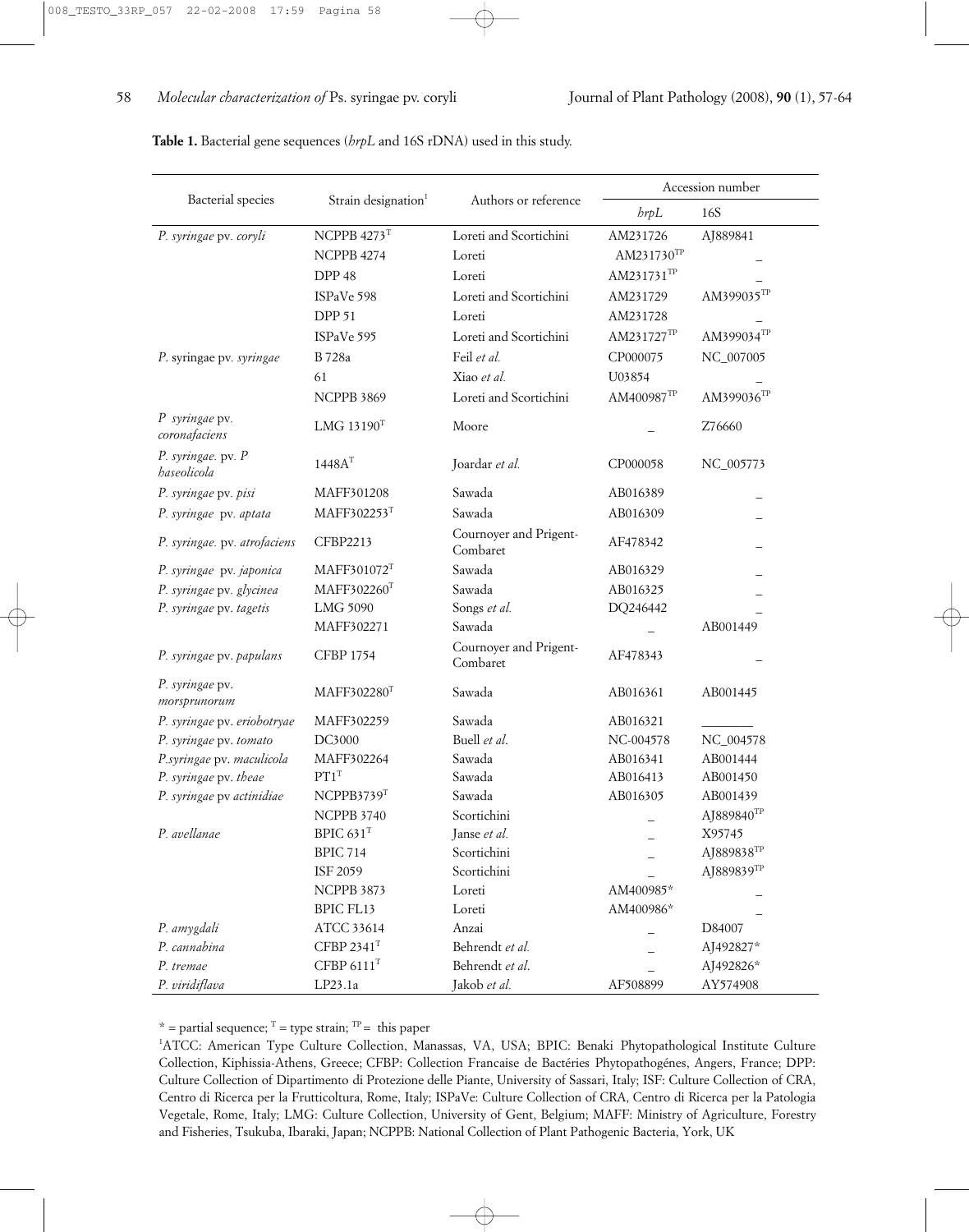tologia Vegetale, Rome, Italy, (ISPaVe 595, ISPaVe 598)]. *P*. *syringae* pv. *coryli* strains from Sardinia (southern Italy) were obtained from the culture collection of the Dipartimento per la Protezione delle Piante, University of Sassari, Italy (DPP 48, DPP51).

**16S rDNA and** *hrpL* **sequencing**. The entire 16S rD-NA gene of *P*. *syringae* pv. *coryli* ISPaVe 595, ISPaVe 598, *P. syringae.* pv. *syringae* NCPPB 3869, *P. syringae* pv*. actinidiae* NCPPB 3740, and *P. avellanae* BPIC 714, ISF 2059 was sequenced. Strains used for amplification and sequencing of the full length *hrpL* gene were: *P. syringae* pv. *syringae* NCPPB 3869, *P. syringae.* pv. *coryli* NCPPB 4274, ISPaVe 595, and DPP 48. Template preparation, PCR amplification of the 16S rDNA and *hrpL* genes, and nucleotide sequencing were according to Scortichini *et al.* (2005).

Full length 16S rDNA and *hrpL* sequences, previously obtained by Scortichini *et al.* (2005) for *P. avellanae* (strain BPIC 631 for 16S rDNA and strains NCPPB 3873, BPIC and FL13 for *hrpL*), for *P. syringae* pv. *coryli* (NCPPB 4273 and ISPaVe 598 for both genes and DPP 51 for *hrpL*) and sequence data of different phytopathogenic bacteria belonging to different genomospecies from GenBank database were included in the analyses and are reported in Table 1.

**Detection of effector and phaseolotoxin genes.** Strains investigated for the presence of effector genes by DNA amplification were: *P. syringae* pv. *coryli* strains NCPPB 4273, NCPPB 4274, ISPaVe 598, ISPaVe 595, DPP 48, and DPP 51. Strains *P. syringae* pv. *phaseolicola* 1448A and *P. avellanae* NCPPB 3873 were included as controls. The amount of purified bacterial genomic DNA was estimated comparing known standards in ethidium bromide stained 1% agarose gel. PCR reactions were conducted in a final volume of 50 µl containing 1x PCR buffer (Fermentas, Vilnius, Lithuania), 0.05 U/µl Pfu DNA polymerase (Fermentas, Vilnius, Lithuania), 0.2 mM dNTPs, 0.04 ng  $\mu$ l<sup>-1</sup> BSA, 0.1  $\mu$ M each primer, 25 ng genomic DNA. The thermal profile consisted of an initial hot-start step 70°C for 3 min and an initial denaturation step 94°C for 3min, followed by 30 cycles at 94°C (1 min), annealing at the appropriate temperature for each gene (1.5 min) and extension at 72°C (from 1.5 min to 2 min, depending on the gene length).

PCR primers for *virPphA*, ORF3, *avrPphC,* and *avrPphD,* gene amplification were obtained from R.W. Jackson (personal communication). Primers for ORF2: (ORF2- 5':GTGAAGAAGAACAAACGCCCAGT; ORF2-3':TCA AATCGGCAGCCCTGC), ORF4 (ORF4-F:ATGGTGG GTATCAACAGAGCA; ORF4-R: TCACTCCACACGT-GCTCTC) and *avrPtoB* (*AvrPtoB*-LF: GGAGAGGAT CAGCATATG; *AvrPtoB*-LR: TCAGGGGACTATTCTA AAAG) were designed on published sequences.

Amplification of a 1.9 kb fragment of phaseolotoxin

*tox* gene was as described by Prosen *et al*. (1993). All primers were synthesized by Invitrogen-Life Technologies (Paisley, UK). PCR reactions were analysed by electrophoresis in 1% agarose gel and stained with ethidium bromide. All amplicons were excised, eluted or directly purified with the NucleoSpin Extract II Kit (Macherey-Nagel, Duren, Germany). DNA sequencing was by GeneLab (Rome, Italy).

**Sequence analysis.** *hrpL* and 16S rDNA sequences were aligned with the corresponding homologous gene of different *Pseudomonas* species belonging to various genomospecies (*sensu* Gardan *et al*. 1999), shown in Table 1. Multiple alignment of nucleotide and amino acid sequences was done using ClustalW algorithm (Higgins and Sharp 1998). Phylogenetic analysis was with MEGA software, version 3.1 (Kumar *et al.*, 2004) and computed using Kimura's 2-parameter model (Kimura 1980) and the neighbour-joining (NJ) clustering algorithm (Saitou and Nei 1987). Bootstrap analyses were made to estimate the significance level of the NJ tree internal branches (Hedges, 1992).

### **RESULTS AND DISCUSSION**

**16S rDNA and** *hrpL* **genes sequencing.** The molecular relationship between 16S rDNA gene sequences of *P. syringae* pv. *coryli*, *P. syringae* pathovars and other phytopathogenic pseudomonad are reported in Fig. 1, in which three main groups are represented. One group with 95% bootstrap (I) showed a pronounced progression of sub-grouping comprising sequences of different genomospecies. Strains of *P. syringae* pv. *coryli* clustered (90% bootstrap) in one subgroup, branched in two lineages, one including *P. syringae* pv. *coryli* ISPaVe 595, ISPaVe 598 and *P. syringae* pv. *pisi* (genomospecies 1) and the other the type strain *P. syringae* pv. *coryli* NCPPB 4273 together with *P. syringae* pv. *syringae* strains (NCPPB 3869 and B728a) of genomospecies 1. Strains of genomospecies 2 formed a separated lineage (62% bootstrap) that comprised also *P. tremae* and *P. coronafaciens* which, according to Gardan *et al.*(1999) belong to genomospecies 5 and 4, respectively.

Sequencing of full length 16S rDNA gene confirmed, as previously observed from partial 16S rDNA sequencing (Scortichini *et al.*, 2005), that *P. syringae* pv. *coryli* grouped separately from *P. avellanae* strains. This latter species clustered in a second well supported group (II, with 85% bootstrap value), with strains belonging to genomospecies 3 (*P. syringae* pv. *tomato* and *P. syringae* pv. *morsprunorum)* and 8 (*P. syringae* pv*. theae.)* Strains of *P. syringae* pv. *actinidiae* and *P. syringae* pv. *maculicola* grouped in a third separate group (III). *P. viridiflava* (genomospecies 6), branched separately from all strains. However, further studies including a larger number of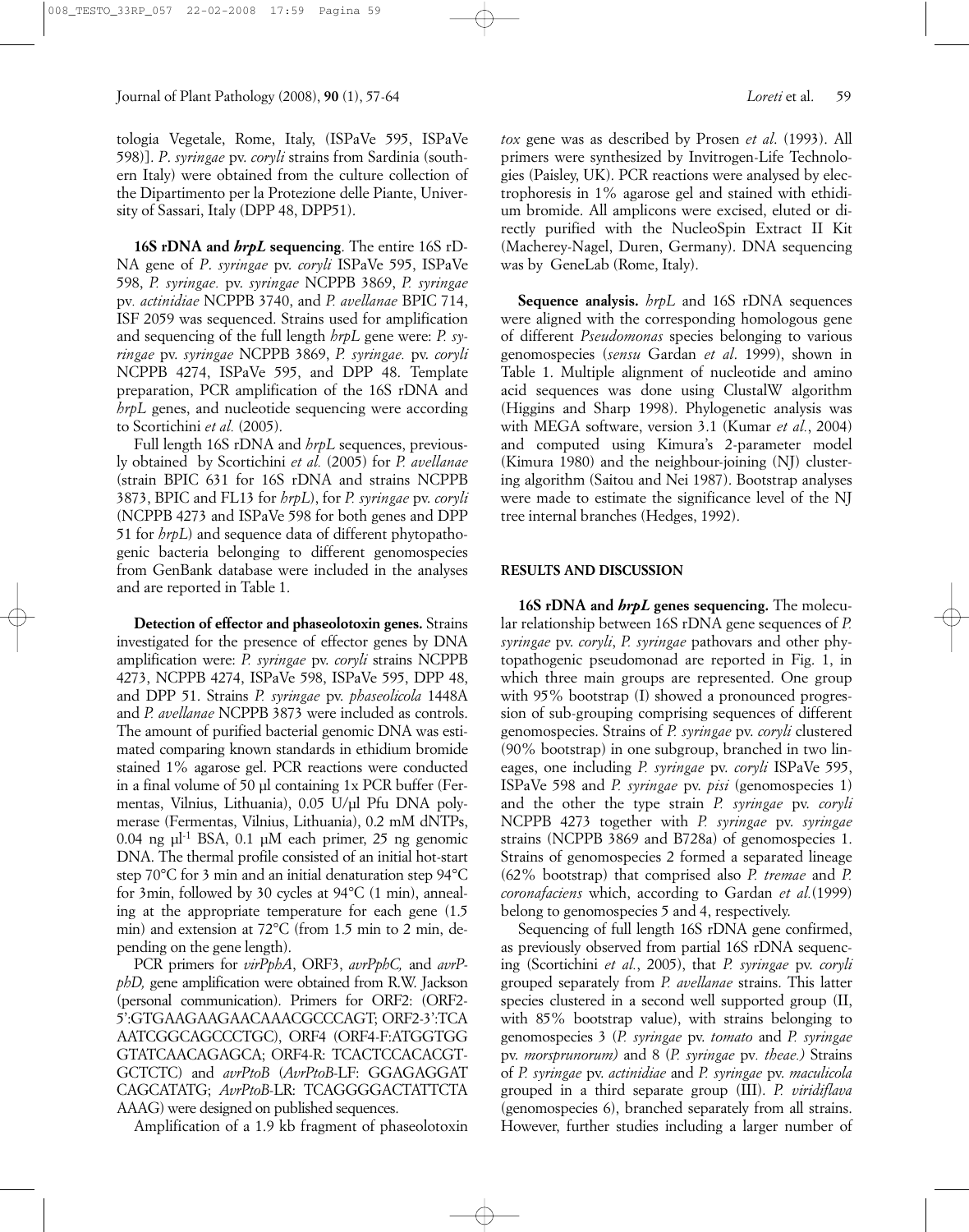strains and other techniques may provide a clearer picture on the relationships among the three main groups of *P. syringae* pathovars and related *Pseudomonas* species.

The neighbour-joining (NJ) tree based on the relationship between *hrpL* sequences is shown in Fig. 2 in which three main groups are represented. The first group (I) showed two subgroups. One subgroup was represented by *P. syringae* pv. *coryli* strains that branched, with a high bootstrap value (99%), with several *P. syringae* pathovars (*P. syringae* pv. *syringae, P. sy-*

*ringae* pv. *pisi, P. syringae* pv. *aptata, P. syringae* pv. *japonica, P. syringae* pv. *atrofaciens, P. syringae* pv. *papulans, P. syringae* pv. *aceris*) all belonging to genomospecies 1 *sensu* Gardan *et al*. (1999). Sequence homology ranged from 94 to 100%, with the highest values observed between strains of *P. syringae* pv. *coryli* (DPP 51 and DPP 48) and *P. syringae* pv. *syringae* NCPPB 3869, and between strains of *P. syringae* pv. *coryli* NCPPB 4273 and NCPPB 4274. Moreover, *P. syringae* pv. *coryli* strains NCPPB 4273, NCPPB 4274, ISPaVe 595 and



**Fig. 1.** Neighbour-joining tree based on the ClustalW alignment of the 16S rDNA sequences of different *Pseudomonas* species belonging to different genomospecies *sensu* Gardan *et al.* (1999). Bootstrap values (1000 replicates) are given for the branches with >50% support. The scale at the bottom indicates a genetic distance proportional to the number of substitutions per site.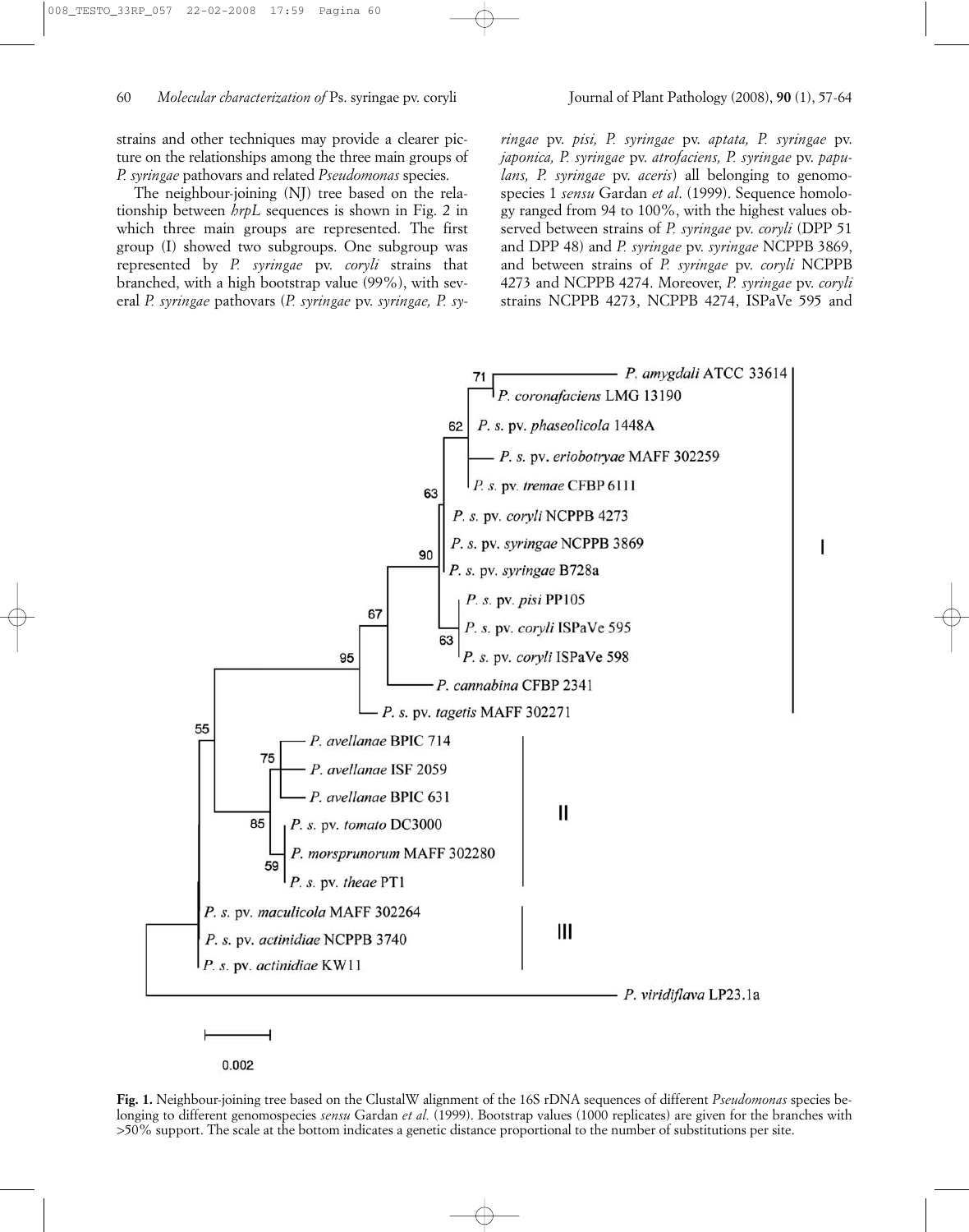ISPaVe 598 showed 94-96% homology with strains DPP 48, DPP 51 of the same species and with several *P. syringae* strains of genomospecies 1 (namely: *P. syringae.* pv. *papulans*, *P. syringae* pv. *syringae*, *P. syringae* pv. *pisi*, *P. syringae* pv. *apatata*, *P. syringae.* pv. *japonica*, *P. syringae.* pv. *atrofaciens, P. syringae* pv. *aceris*). *P. syringae* pathovars of genomospecies 2 (*P. syringae* pv. *myricae*, *P. syringae.* pv. *eriobotryae*, *P. syringae* pv. *phaseolicola*, *P. syringae* pv. *glycinea*) branched, separately, in the second well supported (100% bootstrap) subgroup.

The full length *hrpL* sequence of *P. syringae* pv. *coryli* grouped separately from *P. avellanae* confirming the data obtained by Scortichini *et al.* (2005) from partial *hrpL* sequencing. Moreover, *P. avellanae, P. syringae* pv*. actinidiae* and *P. syringae* pv*. theae* grouped together in a single group (II) with 100% bootstrap value (Fig. 2) and with homology ranging between 97-99%. In particular, strains of genomospecies 3 and 8 formed two major branches. *P. avellanae* strains grouped together with high bootstrap value (99%); *P. syringae* pv. *tomato*, *P. syringae* pv. *maculicola and P. syringae.* pv*. morsprunorum* showed a progression of subgrouping that lead to a subgroup comprising *P. syringae* pv. *theae* and *P. syringae* pv. *actinidiae. P. syringae* pv*. tagetis* (genomospecies 7)



**Fig. 2.** Neighbour-joining tree based on the ClustalW alignment of the *hrpL* sequences of different *Pseudomonas* species, belonging to different genomospecies *sensu* Gardan *et al.* (1999). Bootstrap values (1000 replicates) are given for the branches with >50% support. The scale at the bottom indicates a genetic distance proportional to the number of substitutions *per* site.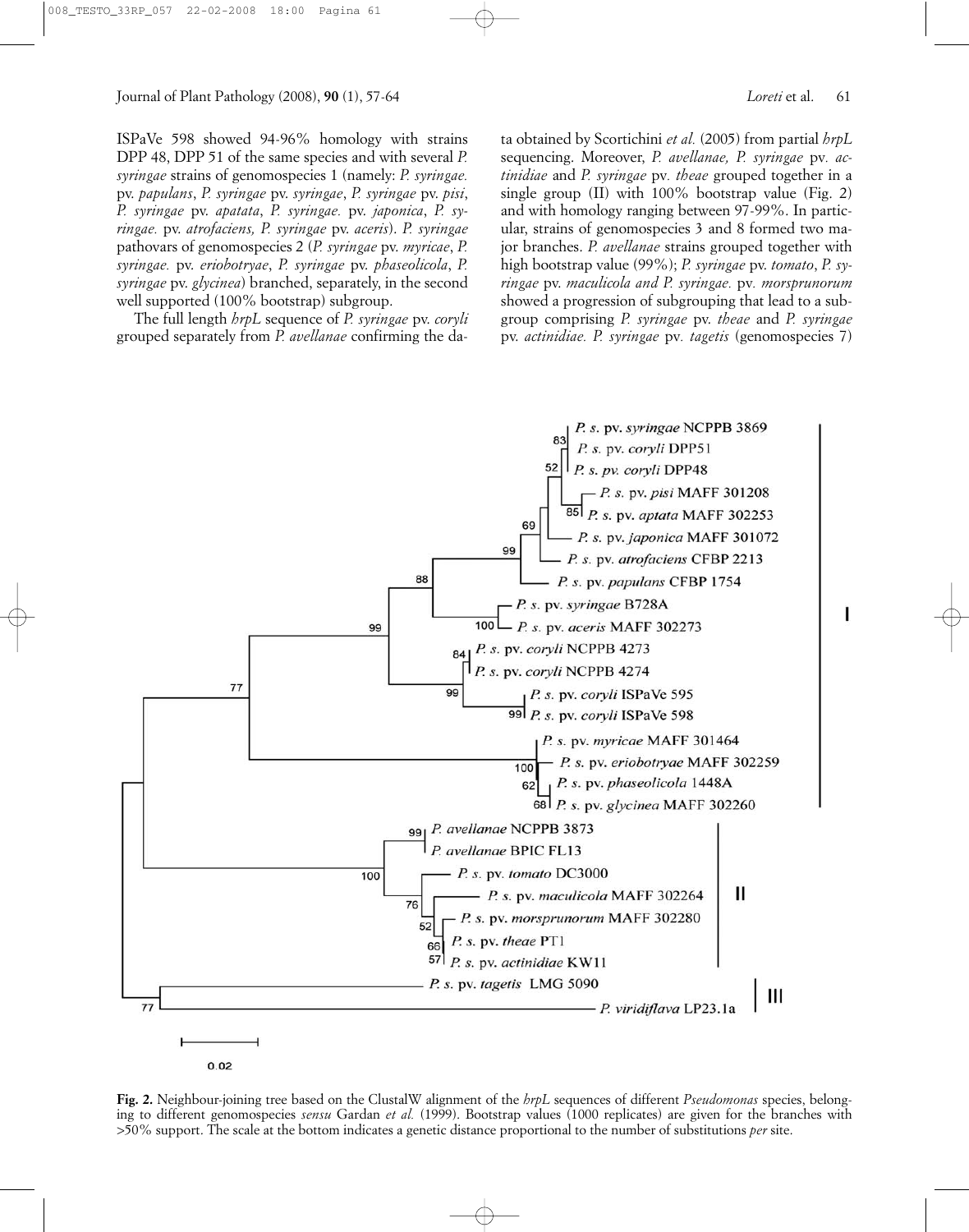and *P. viridiflava* (genomospecies 6) formed a separated well supported (77% bootstrap value) group (III).

The topology of NJ tree from the derived hrpL amino acid sequences was similar to that deduced from nucleotide sequences (data not shown).

In conclusion, the analysis based on sequencing of 16S rDNA and *hrpL* genes and the HrpL deduced amino acid sequences of representative strains of *P. syringae* pv*. coryli* revealed its relatedness with *Pseudomonas syringae* strains of genomospecies 1.

Since the *hrpL* gene is considered a good candidate for establishing phylogenetic relationship among phytopathogenic bacteria and it has been used to investigate genetic relationships of *P. syringae* spp. (Cournoyer *et al.*, 1996; Sawada *et al.*, 1999; Manceau and Brin, 2003), based on the data obtained in the present study we propose to include *P. syringae* pv. *coryli* in genomospecies 1.

**Detection of effector genes.** Homologues of the most representative genes of the *Pph*-PAI (*virPphA*, ORF2, ORF3, ORF4, *avrPphC*), and other effector genes (*avrPphD*, a*vrPtoB*) were checked for presence in *P. syringae* pv. *coryli* strains. These genes were chosen for their importance for the fitness and for the pathogenicity of model-phytopatogenic bacteria such as *P. syringae* pv. *phaseolicola* 1448A and *P. syringae* pv. *tomato* DC3000. Previous search of these effector genes in *P. syringae* pv. *tomato*, in *P. savastanoi* pathovars *nerii, glycinea, savastanoi, fraxini* (Jackson *et al.*, 2002) and in *P. avellanae* (Jackson *et al.*, 2002; Loreti *et al.*, 2003) showed that not all the *Pph*-PAI homologue genes were present in different strains. Some of the effector genes, such as *virPphA*, *avrPtoB* and *avrPphD* are more widely distributed among phytopathogenic bacteria (Jackson *et al.*, 2002; Boch *et al*., 2002; Arnold *et al.*, 2001). Our investigation showed that the majority of *P. syringae* pv. *coryli* strains do not seem to contain any of these effectors, with the exception of DPP 51 and ISPaVe 598, which possessed an *avrPphD* homologue. Sequencing of the amplicons confirmed the identity of homologous genes. Nucleotide sequences of homologous effector genes were deposited in the Gen-Bank database (Accession Nos: AM410553, AM410554). Despite their wide distribution, neither *virPphA* nor *avrPtoB* homologues were amplified from *P. syringae* pv. *coryli*. *virPphA* is known to act as a virulence gene (Jackson *et al*., 1999) for *P. syringae* pv. *phaseolicola* and is present on the plasmid or on the chromosome of several *P. savastanoi* pathovars, but is absent also in *P. avellanae* (Jackson *et al.*, 2002) which, instead, contains a homologue of *avrPtoB* (Loreti *et al*., 2003). Is known that AvrPtoB homologues from different *P. syringae* pathovars have conserved avirulence and virulence activities (Lin *et al.*, 2006), suggesting a similar virulence activity for these pathogens. Probably, the virulence of *P. syringae* pv. *coryli* should be controlled by other effectors. Nevertheless, it is possible that these genes may have sequence variations with respect to *P. syringae* pv. *phaseolicola* or *P. syringae* pv*. tomato,* thus making more difficult the amplification of homologues in *P. syringae* pv. *coryli*.

**Detection of phaseolotoxin** *tox* **gene.** Only the strain ISPaVe 598, among the *P. syringae* pv. *coryli* strains, apparently contains an homologue of the 1,9 fragment of phaseolotoxin *tox* gene. Phaseolotoxin, originally considered to be restricted to *P. syringae* pv. *phaseolicola* (Hatziloukas *et al.*, 1995), was also found to be produced by *P. syringae* pv. *actinidiae* (Tamura *et al.*, 1989). The other pathovars of *P. syringae* are not able to produce phaseolotoxin and also do not have the *argK* gene like some non-toxigenic strains of *P. syringae* pv. *phaseolicola* which do not carry the *argK-tox* gene cluster (Gonzalez *et al.*, 2003). However, Mastromarino *et al.* (2007), showed the presence of the 1,9 kb of the *tox* gene of *P. syringae* pv. *phaseolicola* (Prosen *et al.*, 1993) in *P. avellanae* strain NCPPB 3873 and assumed some interaction between *P. avellanae* and bean leaf. Moreover, another strain isolated from hazelnut in the Langhe area (northern Italy) together with the *P. syringae* pv. *coryli* strains was reported to have homologies with *P. syringae* pv. *phaseolicola* (Loreti *et al.*, 2003). Finally, this part of fragment of *tox* gene is present also in one strain of *P. syringae* pv. *coryli*, the IS-PaVe 598 (Accession number: AM410903). Primers enabled the amplification of the region corresponding to ORF5 and ORF6 of the 1,9 kb fragment of the *tox* gene; the sequencing of 713 bp fragment of this region showed 100% homology with homologue sequences of *P. syringae* pv. *phaseolicola* (Accession Nos: U27310; DQ 141263; CP000058), *P. syringae* pv. *actinidiae* (Accession No: AB237163) and 99% with other homologue sequences of *P. syringae* pv. *phaseolicola* (Accession nos: L35553; AB237164) and *P. avellanae* BPIC 631 (Accession no: AM283541).

The search of homologous of gene involved in plantpathogen interaction is a useful strategy to improve the knowledge of some genome traits of phytopathogenic bacteria infecting woody species (for instance *P. syringae* pv. *coryli*) for which studies on interaction with the host are more difficult than for bacteria infecting herbaceous hosts. For this purpose, further analyses will be performed using degenerated primers and also using primers for other effectors to better investigate the presence of effector genes in *Pseudomonas syringae* pv. *coryli*.

## **ACKNOWLEDGEMENTS**

The authors thank Dr. Daniele De Simone for preparing the figures. Research partly financed by the Italian Ministry of Agricultural and Forestry Policies, project CO.RI.BIO "Ricerche sul nocciolo finalizzate all'ottenimento di produzioni biologiche di qualità". Publication no. 5.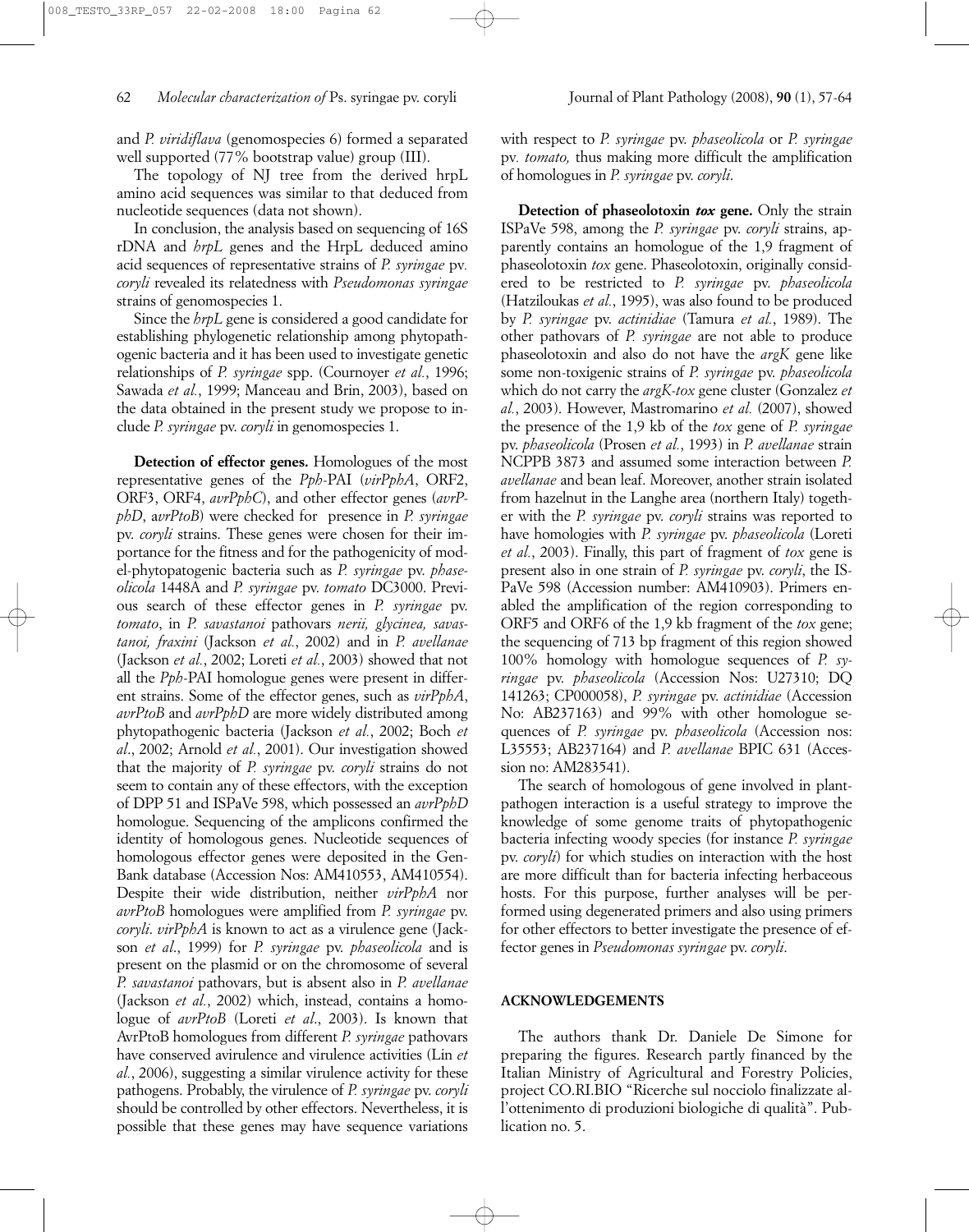### **REFERENCES**

- Anzai Y., Kudo Y., Oyaizu H., 1997. The phylogeny of the genera *Chryseomonas, Flavimonas*, and *Pseudomonas* supports synonymy of these three genera. *International Journal of Systematic Bacteriology* **47**: 249-251.
- Arnold D.L., Gibbon M.J., Jackson R.W., Wood J.R., Brown J., Mansfield J.W., Taylor J.W., Vivian A., 2001. Molecular characterization of *avrPphD*, a widely-distributed gene from *Pseudomonas syringae* pv. *phaseolicola* involved in non-host recognition by pea (*Pisum sativum*). *Physiological and Molecular Plant Pathology* **59**: 55-62.
- Behrendt U., Ulrich A., Schumann P., 2003. Fluorescent pseudomonads associated with the phyllosphere of grasses. *Pseudomonas trivialis* sp. nov., *Pseudomonas poae* sp. nov. *and Pseudomonas congelans* sp. nov. *International Journal of Systematic and Evolutionary Microbiology* **53**: 1461-1469.
- Boch J., Joardar V., Gao L., Robertson T.L., Lim M., Kunkel B.N., 2002. Identification of *Pseudomonas syringae* pv. *tomato* genes induced during infection of *Arabidopsis thaliana*. *Molecular Microbiology* **147**: 1171-1182.
- Buell C.R., Joardar V., Lindeberg M., Selengut J., Paulsen I.T., Gwinn M.L., Dodson R.J., Deboy R.T., Durkin A.S., Kolonay J.F., Madupu R., Daugherty,S., Brinkac L., Beanan M.J., Haft D.H., Nelson W.C., Davidsen T., Zafar N., Zhou L., Liu .J, Yuan Q., Khouri H., Fedorova N., Tran B., Russell D., Berry K., Utterback T., Van Aken S.E., Feldblyum T.V., D'Ascenzo M., Deng W.L., Ramos A.R., Alfano J.R., Cartinhour S., Chatterjee A.K., Delaney T.P., Lazarowitz S.G., Martin G.B., Schneider D.J., Tang X., Bender C.L., White O., Fraser C.M., Collmer A., 2003. The complete genome sequence of the *Arabidopsis* and tomato pathogen *Pseudomonas syringae* pv. *tomato* DC3000. *Proceedings of the National Academy of Sciences USA* **100**: 10181-10186.
- Chang J.H., Rathjen J.P., Bernal A.J., Staskawicz B.J., Michelmore R.W., 2000. *avrPto* enhances growth and necrosis caused by *Pseudomonas syringae* pv. *tomato* in tomato lines lacking either *Pto* or *Prf*. *Molecular Plant-Microbe Interaction* **13**: 568-571.
- Chen Z., Kloek A.P., Boch J., Katagiri F., Kunkel B.N., 2000. The *Pseudomonas syringae avrPt2* gene product promotes pathogen virulence from inside plant cell. *Molecular Plant-Microbe Interaction* **13**: 1312-1321.
- Cirvilleri G., Scuderi G., Bonaccorsi A., Scortichini M., 2007. Occurrence of *Pseudomonas syringae* pv. *coryli* in Sicily, Italy and characterization by fluorescent amplified fragment length polymorphism. *Journal of Phytopathology* (in press).
- Cournoyer B., Arnold D.L., Jackson R.W., Vivian A., 1996. Phylogenetic evidence for a diversification of *Pseudomonas syringae* pv. *pisi* race 4 strains into two distinct lineages. *Phytopathology* **86**:1051-1056.
- Dos Marques A.S., Corbière R., Gardan L., Tourte C., Manceau C., Taylor J.D., Samson R., 2000. Multiphasic approach for the identification of the different classification levels of *Pseudomonas savastanoi* pv. *phaseolicola*. *European Journal of Plant Pathology* **106**: 715-734.
- Feil H., Feil W.S., Chain P., Larimer F., Di Bartolo G., Copeland A., Lykidis A., Trong S., Nolan M., Goltsman E.,

Thiel J., Malfatti S., Loper J.E., Lapidus A., Detter J.C., Land M., Richardson P.M., Kyrpides N.C., Ivanova N., Lindow S.E., 2005. Comparison of the complete genome sequences of *Pseudomonas syringae* pv. *syringae* B728a and pv. *tomato* DC3000. *Proceedings of the National Academy of Sciences USA* **102**: 11064-11069.

- Gardan L., Shafik H., Belouin S., Broch R., Grimont F., Grimont P.A.D., 1999. DNA relatedness among the pathovars of *Pseudomonas syringae* and description of *Pseudomonas tremae* sp. nov. and *Pseudomonas cannabina* sp. nov. (ex Sutic and Dowson 1959). *International Journal of Systematic Bacteriology* **49**: 469-478.
- González A.I., Pérez de la Vega M., Ruiz M.L., Polanco C., 2003. Analysis of the *argK-tox* gene cluster in nontoxigenic strains of *Pseudomonas syringae* pv. *phaseolicola*. *Applied and Environmental Microbiology* **69**: 4979-4982.
- Hatziloukas E., Panopoulos N.J., Delis S., Prosen D.E., Shaad N.W., 1995. An open reading frame in the 28-kb *tox-argK* gene encodes a polypeptide with homology to fatty acid desaturases. *Gene* **166**: 83-87.
- Hedges S.B., 1992. The number of replications needed for accurate estimation of the bootstrap P value in phylogenetic studies. *Molecular Biology and Evolution* **9**: 366-369.
- Higgins D.G., Sharp P.M., 1988. CLUSTAL: a package for performing multiple sequence alignment on a microcomputer. *Gene* **73**: 237-244.
- Jackson R.W., Athanassopoulos E., Tsiamis G., Manfield J.W., Sesma A., Arnold D.L., Gibbon M.M.J., Murillo J., Taylor J.D., Vivian A., 1999. Identification of a pathogenicity island, which contains genes for virulence and avirulence, on a large native plasmid in the bean pathogen *Pseudomonas syringae* pathovar *phaseolicola*. *Proceedings of the National Academy of Sciences USA* **96***:* 10875-10880.
- Jackson R.W., Mansfield J.W., Ammouneh H., Dutton L.C., Wharton B., Ortz-Barredo A., Arnold D.L., Tsiamis G., Sesma A., Butcher D., Boch J., Kim Y.J., Martin G.B., Tegli S., Murillo J., Vivian A., 2002. Location and activity of members of a family of *virPphA* homologues in pathovars of *Pseudomonas syringae* and *P. savastanoi*. *Molecular Plant Pathology* **3**: 205-216.
- Janse J.D., Rossi M.P., Angelucci L., Scortichini M., Derks J.H.J., Akkermans A.D.L., De Vrijer R., Psallidas P.G., 1996. *Pseudomonas avellanae* (spec. nov.), the bacterium causing canker of hazelnut (*Corylus avellana* L.). *Systematic and Applied Microbiology* **19**: 589-595.
- Jakob K., Goss E.M., Araki H., Van T., Kreitman M., Bergelson J., 2002. *Pseudomonas viridiflava* and *P. syringae*, natural pathogens of *Arabidopsis thaliana*. *Molecular Plant-Microbe Interaction* **5**: 1195-203.
- Kimura M., 1980. A simple model for estimating evolutionary rates of base substitutions through comparative studies of nucleotide sequences. *Journal of Molecular Evolution* **16**: 111-120.
- Kumar S., Tamura K., Nei M., 2004. MEGA3: Integrated software for molecular evolutionary genetics analysis and sequence alignment. *Briefing in Bioinformatics* **5**: 150-163.
- Lin N.C., Abramovitch R.B., Kim Y.J., Martin G.B., 2006. Diverse AvrPtoB homologs from several *Pseudomonas syringae* pathovars elicit Pto-dependent resistance and have